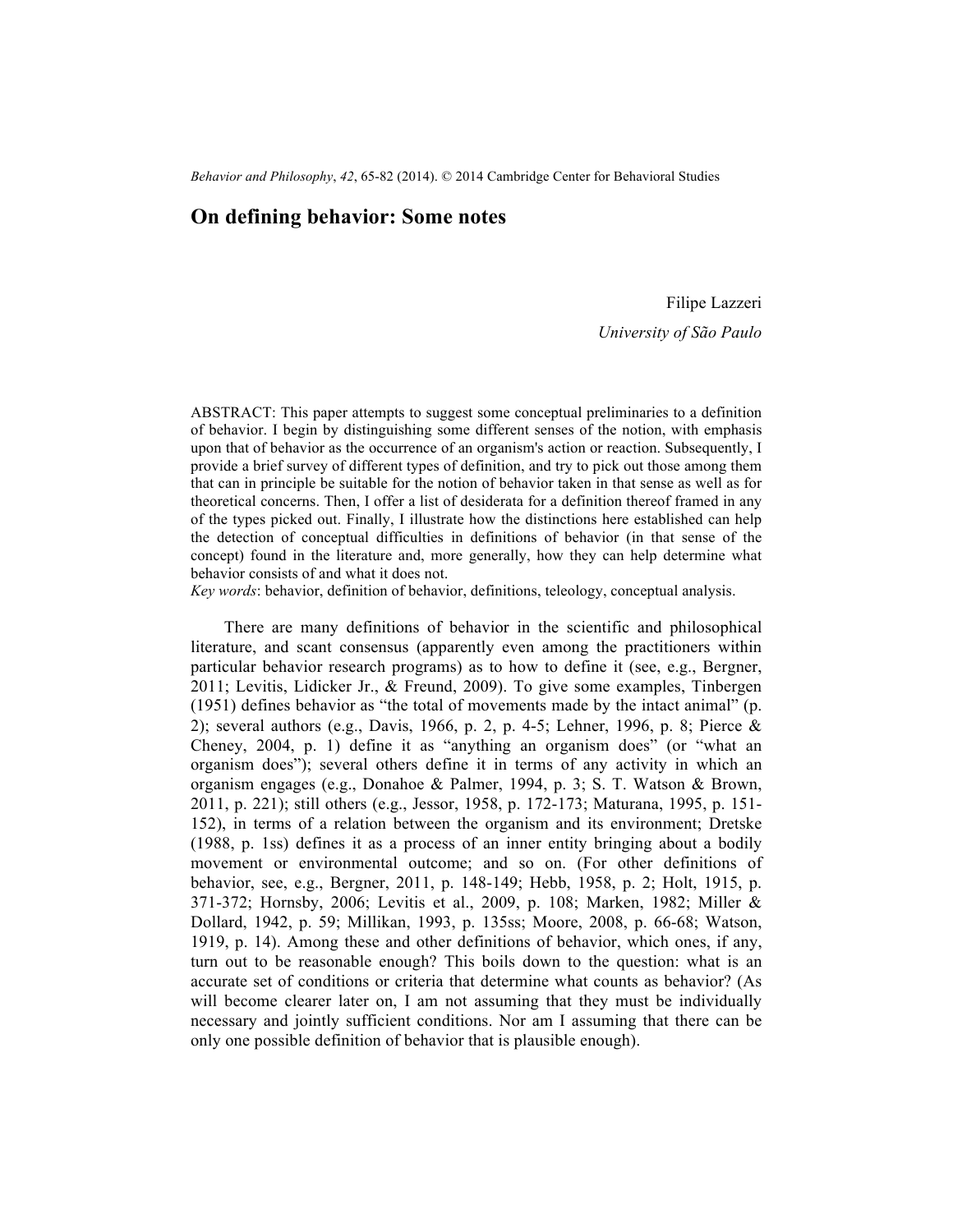I take this question to be of considerable importance. First of all, it has a philosophical interest in its own right. *Behavior* is one of those concepts that have a central place in our ordinary interpretative practices and of which, nevertheless, there is usually only a tacit mastery (in contrast to an explicit understanding of its features). Besides, arguably, it has relevant connections to several categories that are of central concern in some areas of philosophy (e.g., connections to ordinary mental concepts, studied in philosophy of mind). So I believe that the availability of one or more accurate definitions thereof may help us avoid some conceptual confusions in these areas and make progress in the analyses of such categories. Similarly, the question is of importance to the empirical sciences. It merits attention as far as we want prevent certain conceptual confusions in scientific practices (see, e.g., Todorov, 2012) and to achieve greater integration among distinct behavior research programs (see Bergner, 2011; Levitis et al., 2009). (I do not assume that such integration depends on there being overall acceptance of a unique definition by different behavior research programs. However, I believe that once we have a larger agreement as to what makes and what does not make sense to say that behavior is, our chances of sharing more common ground increase.)

This article attempts to suggest some conceptual preliminaries to a definition of behavior, thus setting the stage for answering our question. The article is structured in the following way. (1) It starts off by distinguishing some different senses of the concept, to wit: (i) behavior as the occurrence of an organism's action or reaction; (ii) behavior as a class or pattern; (iii) behavior as group behavior; and (iv) behavior as a change or movement of an object. Emphasis is given upon (i), which is overall the intended *definiendum* (i.e., the thing being defined) in the definitions here at stake. I especially try to call attention to certain teleological features thereof. Subsequently, (2) I provide a brief survey of different types of definition, so as to pick out those among them that can in principle be suitable for the *definiendum*, as well as for the context here relevant. I submit that *behavior*, taken in the sense of (i), is not a family-resemblance concept if we assume that family-resemblance concepts require what Cooper (1972) calls sufficiency definitions; though also that a certain kind of disjunctive definition should not be ruled out, at least from the outset, as possibly adequate for it. Then, (3) I devise a list of desiderata for a definition thereof framed in any of the types picked out. I suggest, *inter alia*, that the minimal nuances associated with the typical uses of the concept should be taken into account in such a definition. Finally, (4) I illustrate how the distinctions established throughout this paper may help guide the detection of conceptual difficulties in definitions of behavior found in the literature and, more generally, determine what behavior consists of and what it does not<sup>1</sup>.

<sup>1</sup> The study I develop in this paper tries to call attention to some conceptual dimensions of the enterprise of defining behavior. One can privilege other stances to the treatment of the issue of defining behavior, but I believe a pure conceptual analysis has contributions to the issue as well.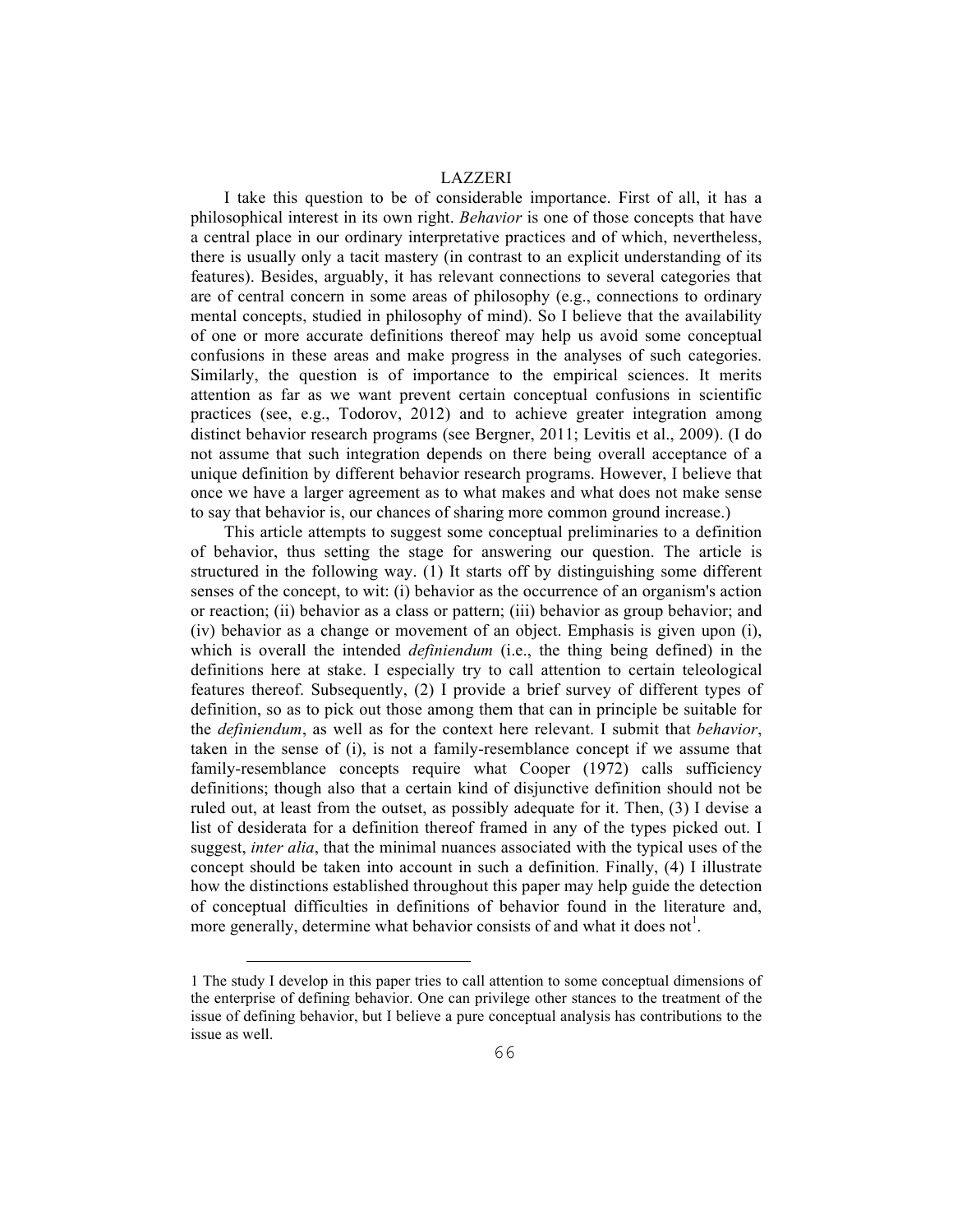### **Some Different Senses of the Notion of Behavior**

First of all, *behavior* is said in many ways. It has at least four different meanings. In the following, I attempt to make explicit some of their minimal nuances, with emphasis upon that which constitutes the *definiendum* here at issue.

*(i) Behavior as the occurrence of an organism's action or reaction*. This is often called *response* in behavioral studies*.* It is something an organism emits, or performs, at particular moments and places<sup>2</sup>. This sense of the concept encompasses not only things an organism performs in a relatively spontaneous way, such as the raising of a hand to ask a question or a cat opening a door in order to get out of a box; but also things an organism performs in a relatively automatized and rigid way, such as an instance of a rabbit's eye blink reflex<sup>3</sup>. Thus, behavior, taken in this sense, contrasts with states of the organism (e.g., moods and beliefs) (see, e.g., Kenny, 2003/1963, p. 120ss; White, 1968, p. 1, p. 3), since states are not the sort of thing an organism *performs*, but rather things the organism is *in*. It also contrasts with the bringing about of incidental happenings, such as the typical cases in which an organism brings about shadows, air displacement, attraction of the attention of a predator, and so forth (see, e.g., Wright, 1976). Furthermore, it contrasts with things that happen to the organism entirely because of forces exerted by the immediate external environment; for example, having an arm raised by someone else, the typical cases of falling down, stumbling, drowning, and so on (see, e.g., Allen & Bekoff, 1997, p. 42; Dretske, 1988, p. 1-2; S. T. Watson & Brown, 2011). (I say 'the typical cases' of them because, of course, there are cases of casting shadows, stumbles, slippages and so forth made on purpose instead of accidentally. A caveat: in this paper, unless otherwise stated, the sense of the term 'purpose' which matters is that of 'function', therefore not necessarily implying that something that has a purpose is deliberate. 'Function', by its time, is used here in a relatively neutral way).

One might think that instances of largely innate behavior patterns (such as unconditioned reflexes and modal action patterns) and of other relatively automatized behavior patterns (in particular, conditioned reflexes) – instances of what may be called reactions as opposed to actions  $-$  are not really things the organism performs, but rather things that simply happen to it by entire force of immediate external objects or events. However, that is not the case, since they owe

<sup>2</sup> I do not necessarily mean to imply that other systems, such as robots, cannot display behavior in the sense of (i). However, the typical cases of behavior in this sense of the concept are of phenomena displayed by organisms. In this paper, I leave open whether or not these other systems exhibit phenomena with the same properties here being pointed out. 3 My use of the concept of action, in this paper, is quite neutral as to the exact nature of actions. I am not assuming at all, for example, the standard causal view of actions, which, roughly speaking, depicts them in terms of bodily movements caused by propositional attitudes taken as entities located inside the body.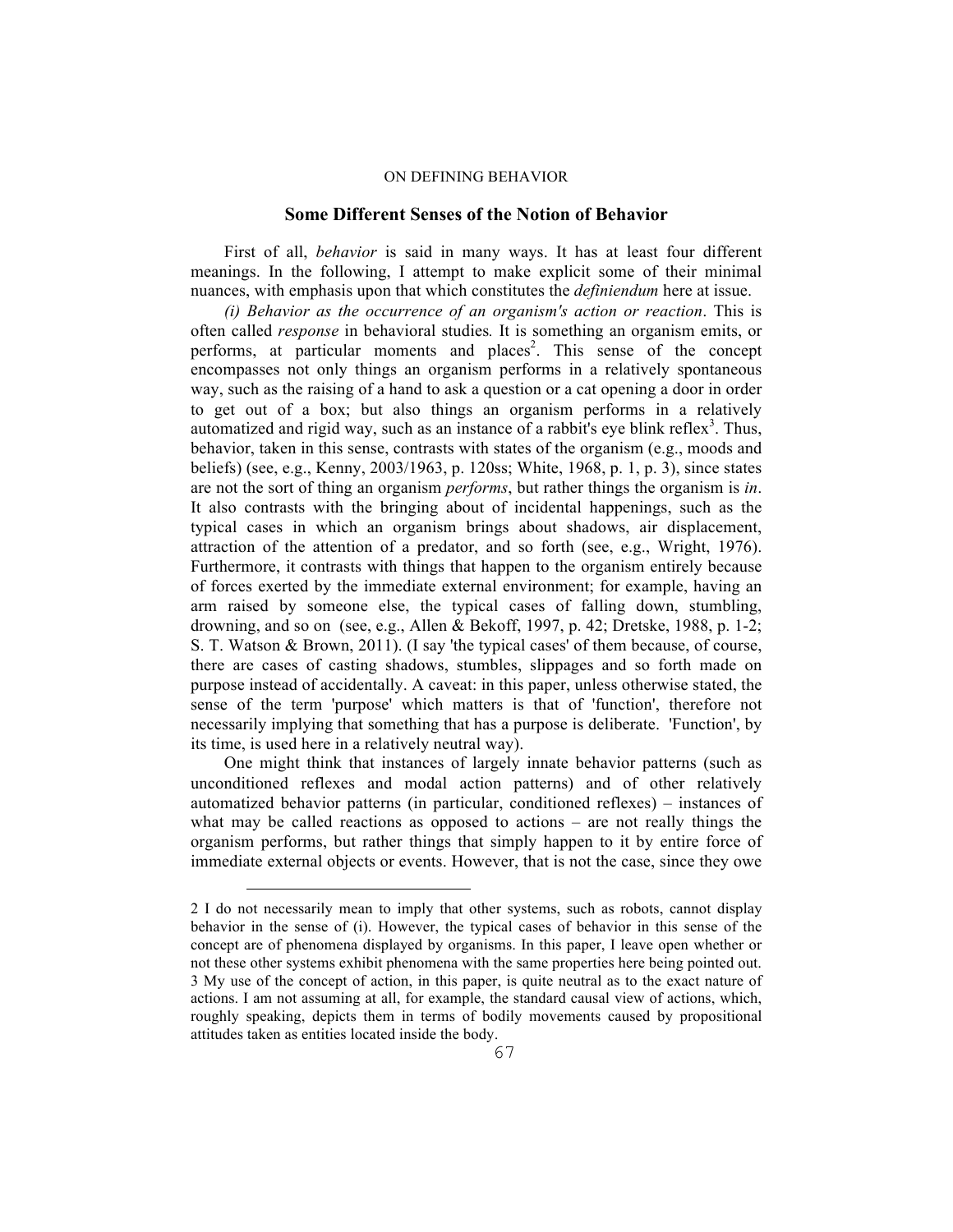their existence partially to past interactive (ontogenetic or phylogenetic) histories with the environment. If, for example, a rabbit contracted its right forefoot given the presence of, say, a certain sound, and if this was the occurrence of a conditioned reflex, the phenomenon was not the result merely of that environmental impingement. A rabbit that has not passed by an interactive history of association between the sound (in this case, an eliciting conditioned stimulus) and a relevant unconditioned stimulus (e.g., administration of a mild electric shock) would not, everything being equal, tend to contract its right forefoot given the presence of that sound. Hence, despite the differences between instances of actions and of reactions – the probability of occurrence of the latter, differently from the former, being relatively very high given the presence of an associated stimulus ‒, they all have salient commonalities.

*(ii) Behavior as a class or pattern*. Behavior meaning (i) is an occurrence, that is, an instance of a class or pattern, or at least an entity that, together with entities having one or more similar properties, makes up a class or pattern over time (For an example of the latter view, see Baum [2004]). A behavior *qua* occurrence happens in a specific time and place<sup>4</sup>; for example, the raising of a hand to ask a question, at  $3:39$  pm of October  $3<sup>rd</sup>$  2012 at such and such auditorium. A behavior *qua* class or pattern, on the other hand, is something in principle realizable at different times and places, or at least is made up of things that happen at different times and places, but without itself having such momentariness and localization (cf., e.g., Lee, 1983). So, the raising of a hand to ask a question, *qua* behavior class or pattern, can in principle exist in a person's behavioral repertoire (which can be understood molarly) since his or her childhood and endure throughout his or her whole life. It is the sort of thing of which it makes sense to say that can occur today, tomorrow, and so on, in several contexts. Thus, when we speak about a particular behavior in the sense of (i), we indirectly make reference to a behavior class or pattern, but they are somehow different things. The contrast I am calling attention to can be understood, roughly, in terms of the contrast between episodic and dispositional character in Ryle's (1949) sense.

*(iii) Group behavior*. Not only individual organisms behave, but also groups of them; for instance, worker bees build honeycombs in groups, lions often forage in groups, people sometimes stage demonstrations, scientists often carry out experiments in groups, and so on. Group behavior, like the behavior of the individual organism, can be said either as an occurrence or as a class or pattern. When it is an occurrence, it displays similar features to behavior in the sense of (i). It is something performed at particular moments and places. Besides, it does not make sense to say, for example, that the bringing about of incidental outcomes by the group (such as noises and shadows upon the ground by lions hunting together) counts as a behavior of the group, except in another sense of the concept (as we

 $\overline{\phantom{0}}$ 

<sup>4</sup> I do not necessarily mean discrete time and space. Of course, the more molar a behavior is, the more time it takes to be performed and, usually, the more space it requires.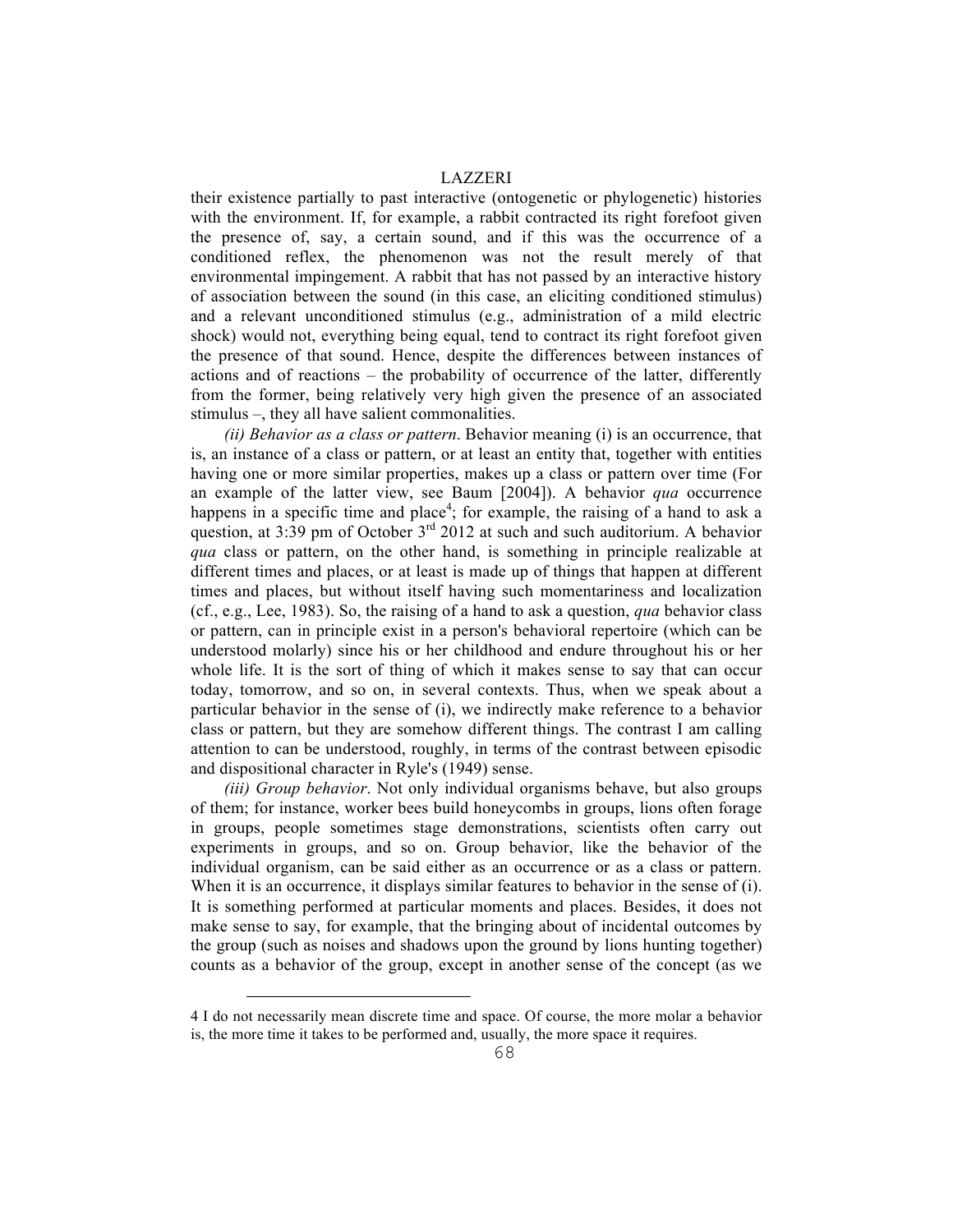will see in a moment). Nonetheless, occurrences of group behavior display some special features. In particular, they are realized by two or more organisms in cooperation. In other words, they comprise behaviors in the sense of (i) being emitted by at least two organisms coordinately, so that the intended outcome is an effect of such coordination, as opposed to being an effect of the members taken isolated (cf., e.g., Pacherie, 2011, p. 174-175; Searle, 2002/1990, p. 94-95).

(iv) Behavior as any change or movement of an object<sup>5</sup>. The concept taken in this sense is typically employed when we ascribe behavior to inanimate objects, such as stones, particles, fluids, projectiles, and the like. For example, an arrow flying in the air is a behavior in this sense. We can say, *inter alia*, that the arrow behaved at a given average velocity. It is coherent to ascribe behavior with this meaning to organisms too. However, such use is quite different from that related to the first sense of the concept. Behavior as the occurrence of an organism's action or reaction, as pointed out above, *contrasts* with things that correspond to the bringing about of mere incidental consequences, as well as with things that happen to the organism entirely because of immediate external forces. So, for example, when a sunflower turns towards the sun, its behavior (in the first sense of the concept) has to do with achievement of sunlight. Its casting shadow upon an ant that happens to be close is no part of what it is performing. Besides, this ascription of behavior implies that movements of the sunflower are not being caused simply by the wind or the like. Hence, the sunflower casting shadow upon the ant and moving toward the sun merely because of a breath of wind count as behaviors only in another, very different sense. In other words, behavior meaning (i) has teleological features – it is something goal-directed, functional or purposive  $^6$  –, whereas behavior as simple change or movement of an object does not (cf. Millikan, 1993; Taylor, 1964; Wright, 1976)<sup>7</sup>. Therefore, change or movement is not a sufficient (though, of course, it is a necessary) condition for there being action or reaction. Behavior in the sense of (i) comprises change or movement of an object (cf. Rosenblueth, Wiener, & Bigelow, 1943), but it supervenes upon other properties as well.

# **Main Types of Definition Suitable for the** *Definiendum* **and the Context at Issue**

<sup>5</sup> Movement is here understood as a kind of change; namely, as change of position in space.

<sup>6</sup> Again, purposes do not need to be interpreted as deliberate things or as causal entities existing inside the body. Purposes can be modeled alternatively. See, e.g., O. Moore & Lewis (1953), Rachlin (1994), Taylor (1964) and Wright (1976).

<sup>7</sup> Tolman (1932, p. 4ss) is well-known for stressing the purposive character of behavior, but I think he did not fully grasp the meaning of this feature. He thinks that conceiving of behavior as "anything as organism does" is enough to preserve this feature, but, as I argue later on, that is actually not the case.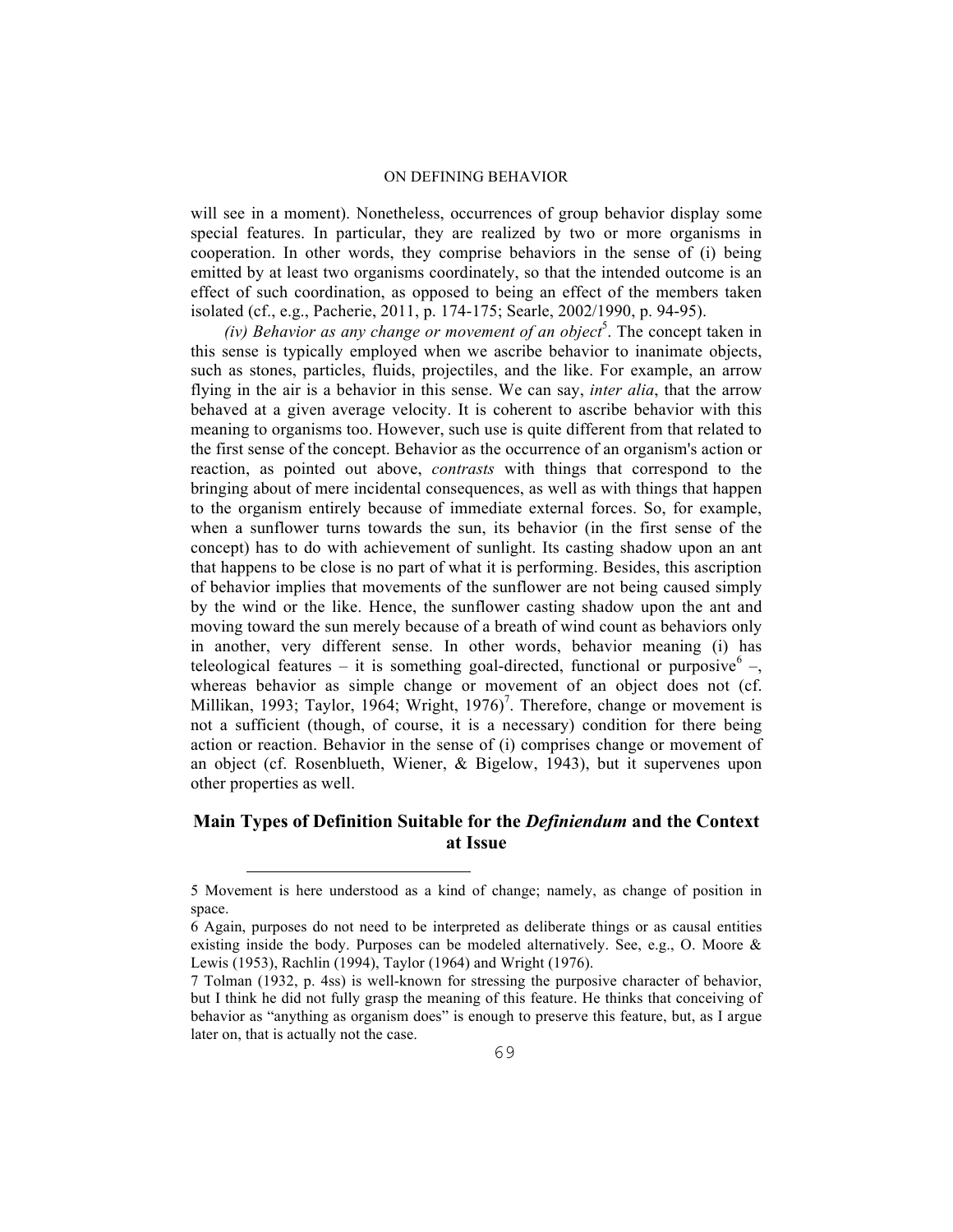In this section, I attempt to distinguish the main types of definition that can in principle be suitable for the concept taken in the sense of (i) (from now on, 'behavior' or its plural form for short, unless otherwise stated) and for the context here relevant. I make a brief and non-exhaustive survey of types of definitions trying to remain largely neutral regarding divergences existing among the available classifications (for some of them, see, e.g., Copi, 1982, p. 138ss; Gorskij, 1970; Pap, 1964; Robinson, 1954).

The following are three main premises I shall suppose in the arguments of this section:

- (A) The definition(s) we are looking for has (or have) the general function of stating the nature of behavior, or the conditions that determine what is to count as behavior. (Some authors may not be committed to the idea that there is such a thing as the nature of behavior, but all the definitions here in focus are supposed, either explicitly or implicitly, to state conditions or criteria that determine what is to count as behavior.)
- (B) *Behavior* is an ordinary notion, of which we already possess a tacit mastery (i.e., it is not a new concept at all), and we are not looking for an entire new meaning for it, but rather presupposing its basic, minimal nuances.
- (C) There are some relevant (in special, teleological) features shared in common by the items denoted by the concept in question. (This particular claim follows from the previous section.)

Definitions can be classified according to at least three aspects: (1) the purposes they can fulfill; (2) their underlying technique; and (3) their focus (as explained below). In respect to the first aspect (cf. Copi, 1982, p. 138ss), definitions can be subdivided into:

- (1.1) Stipulative definitions, which can serve either to prescribe a meaning to a new term (e.g., as when we establish a meaning to a connective in a system of logic), or to prescribe a new meaning to a term which is already in use (e.g., as the notion of reinforcement is defined in behavior analysis);
- (1.2) Lexical definitions, which serve to increase a person's vocabulary (e.g., as when we teach the meaning of a term to a foreign speaker), or to eliminate ambiguity, that is, to prevent confusion between distinct meanings of a term (e.g., as dictionary entries often attempt to do);
- (1.3) Precising definitions, whose function is to reduce the vagueness (i.e., the imprecise boundaries) of a vague term (e.g., to establish that the notion of personhood is applicable to any human being once it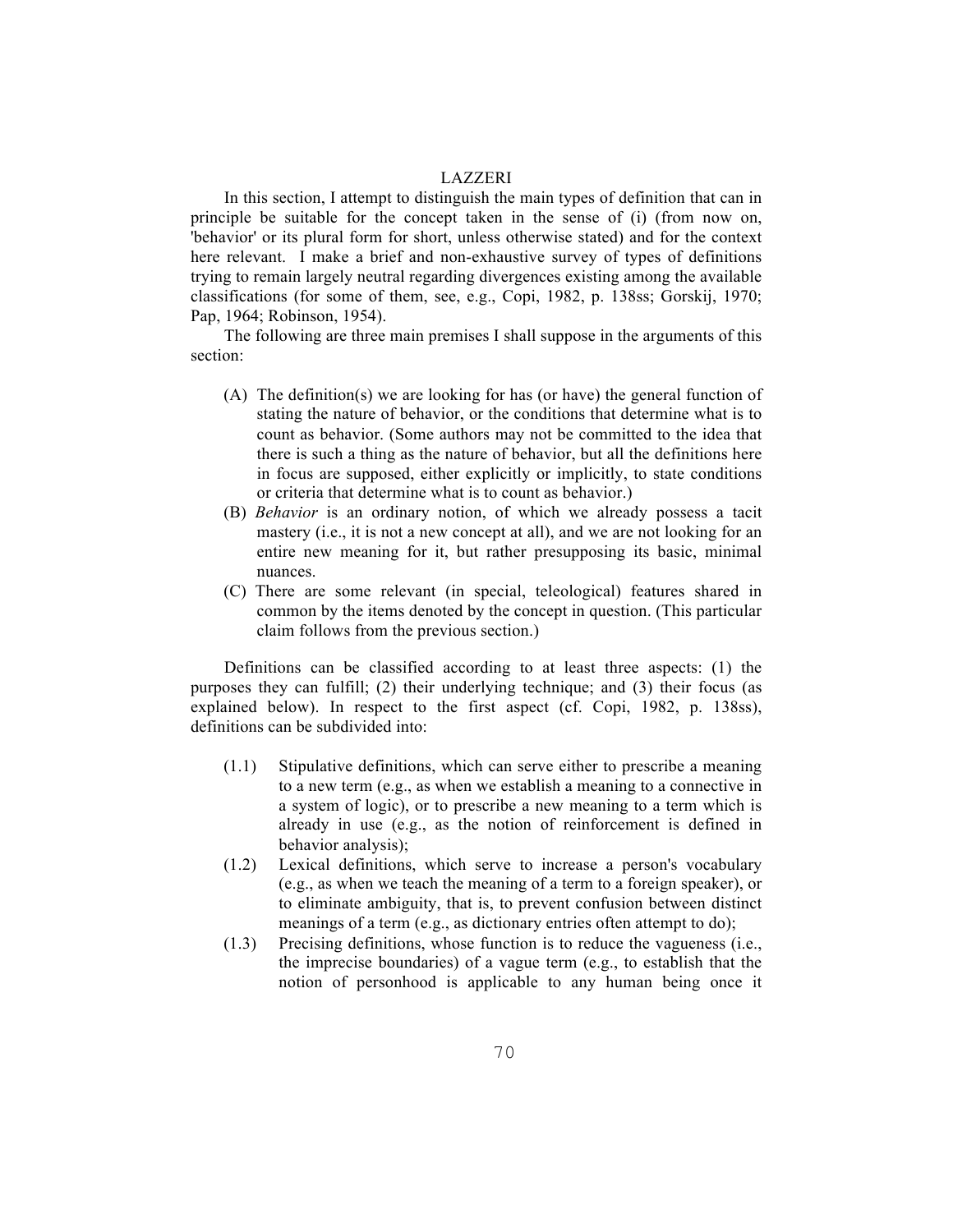becomes sentient) $^{8}$ ;

- (1.4) Theoretical definitions, whose function is roughly to express the nature of, or model the items to which the *definiendum* applies, typically within a framework of other definitions (e.g., to define knowledge as true justified belief; water as a substance composed of molecule of two atoms of hydrogen and one of oxygen) ; and
- (1.5) Persuasive definitions, whose function is to engender a positive or negative attitude as regards items denoted by the *definiendum*  (examples of them are easily found in political discourses).

Among the types of definition as to (1), theoretical definitions are the most important for the *definiendum* and the context at issue, given the features pointed out in the premises (A) and (B). Definitions of this type contrast with persuasive definitions, which are inconsistent with (A). They contrast also with *purely* stipulative, lexical and precising definitions, although not necessarily with those that are *partially* of one or more of these types. Purely lexical definitions are not adequate for the context here relevant, given (B) and the fact that it is clear enough that the *definiendum* is not the notion of behavior in a sense other than  $(i)^9$ . Theoretical definitions may fulfill the purposes of lexical definitions, but the definitions of behavior we are looking for are not primarily devised for them. Similarly, precising definitions are not of interest here except to the extent that a theoretical definition may partially involve the goal of allowing us to cope better with borderline cases of the *definiendum*. Finally, purely stipulative definitions are also excluded, given (B). However, a theoretical definition that eventually is simultaneously a precising definition involves (*ipso facto*) partial stipulation of meaning.

The definitions according to (2) (i.e, to the technique employed) include:

- (2.1) Extensional definitions, whose technique is to indicate the items of the extension of the *definiendum* (e.g., to define a given relation by enumerating the ordered pairs that satisfy the relation; this is a case of enumerative extensional definition, in particular);
- (2.2) Synonymous definitions give the meaning of the *definiendum* by replacing it with a (supposed) synonymous term (e.g., to say that 'remembering' means 'recalling');
- (2.3) Definitions by genus and specific difference have as technique the identification of conditions that are individually necessary and jointly

 $\overline{\phantom{0}}$ 

<sup>8</sup> The examples given in this section as illustrations of different types of definitions do not necessarily intend to be correct definitions.

<sup>9</sup> Most of the definitions of behavior I have in mind have only (i) as *definiendum*. One exception is Levitis et al.'s (2009, p. 108), who explicitly attempt to encompass both (i) and (iii) at the same time in their definition.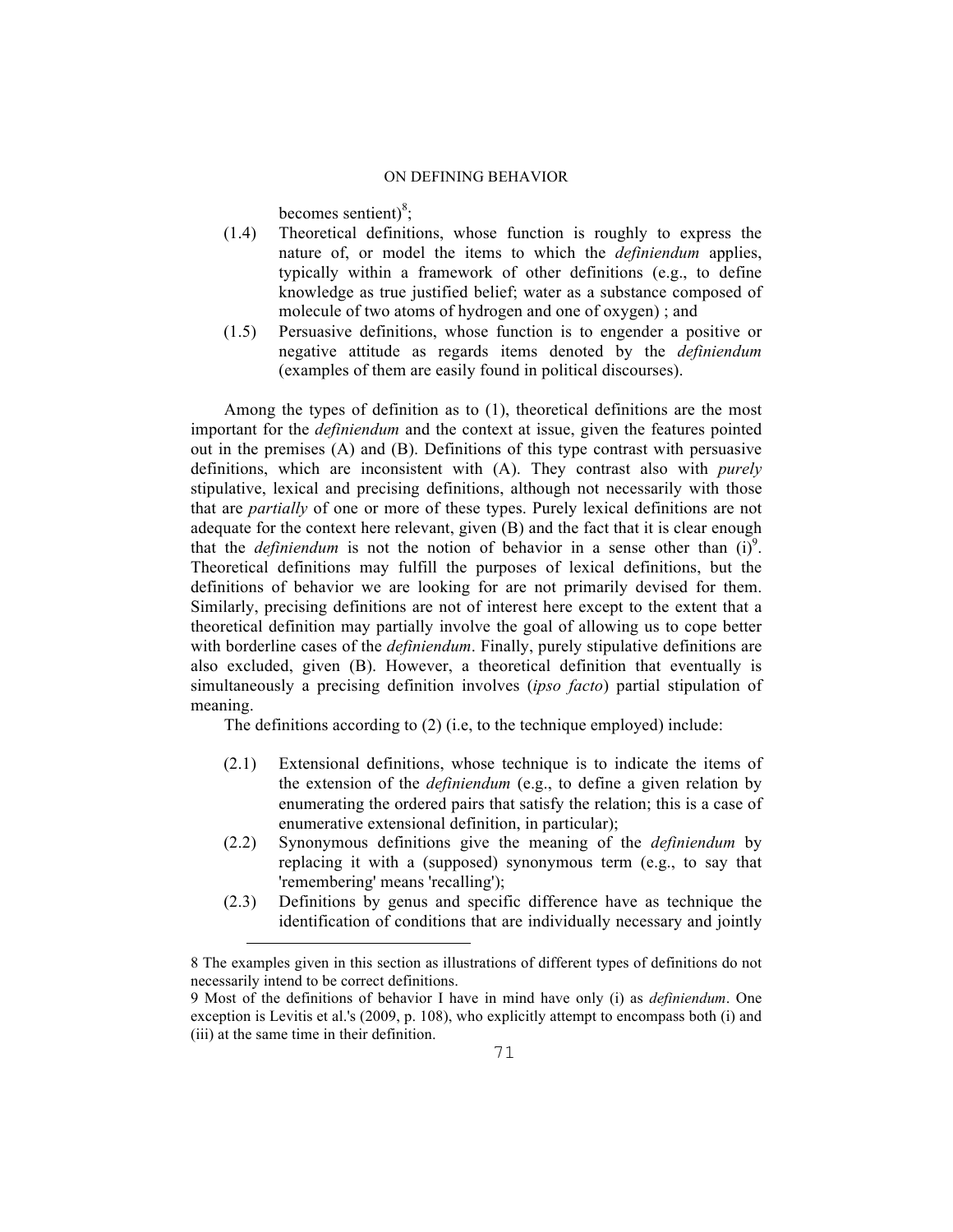sufficient for the ascription of the *definiendum* (e.g., as in the definition of knowledge as true justified belief).

- (2.4) Disjunctive definitions specify (inclusive) disjunctions of two of more conditions that are *sufficient* for the application of the *definiendum* (e.g., to define artwork as anything that is an intended product of an activity and has positive aesthetic properties, *or* anything that is an intended product of an activity, expresses emotion and whose interpretation requires imaginative activity, *or* etc.). It is typically motivated by the idea that the *definiendum* does not admit of a definition in terms of individually necessary and jointly sufficient conditions. The items that satisfy the *definiendum* are thereby understood as *not* having a set of common individual properties that render all of them items of its extension (see Kingsbury & McKeown-Green, 2009; Longworth & Scarantino, 2010). Among disjunctive definitions, two subtypes stand out, viz.: sufficiency definitions (in Cooper's 1972 terminology), which give no room for a relevant necessary condition in the *definiens* (i.e., in the set of conditions that make up the definition), not even implicitly (e.g., as an adequate definition of game should be, according to a famous suggestion by Wittgenstein, 1953, §65ss); and (2.4.2) those that give room for some necessary condition in the *definiens*, by not excluding the possibility of there being a condition shared by all the disjuncts, so that the necessary condition can figure, although implicitly, in the *definiens*  (as in the example given above concerning the notion of artwork);
- (2.5) Operational definitions specify operations that is, test and measurement procedures – which, once performed, establish whether or not a given object, process or event falls under the *definiendum* (e.g., to define acid is anything *x* such that, if *x* comes into contact with litmus paper, then the color of the litmus turns to red) (see e.g., Gorskij, 1970, p. 323ss; Ribes-Iñesta, 2003); and
- (2.6) Recursive definitions have a technique which comprises the following three steps in sequence: first, identification of initial members of the set being defined; second, specification of a condition stating that certain entities are members of the set if they have certain specified relations to members previously identified; and, third, assertion that nothing else belongs to the set, unless its inclusion is mandated by the previous steps (e.g., the definition of natural number as: 1 is a natural number; if *n* is a natural number, then  $n + 1$  is a natural number; nothing else is a natural number) (see, e.g., Cook, 2009, p. 242).

Concerning  $(2)$ , I submit that, given  $(A)$ - $(C)$ , the types of definitions possibly suitable for the concept along with the context here relevant are definitions by genus and specific difference, operational definitions, as well as the subcategory of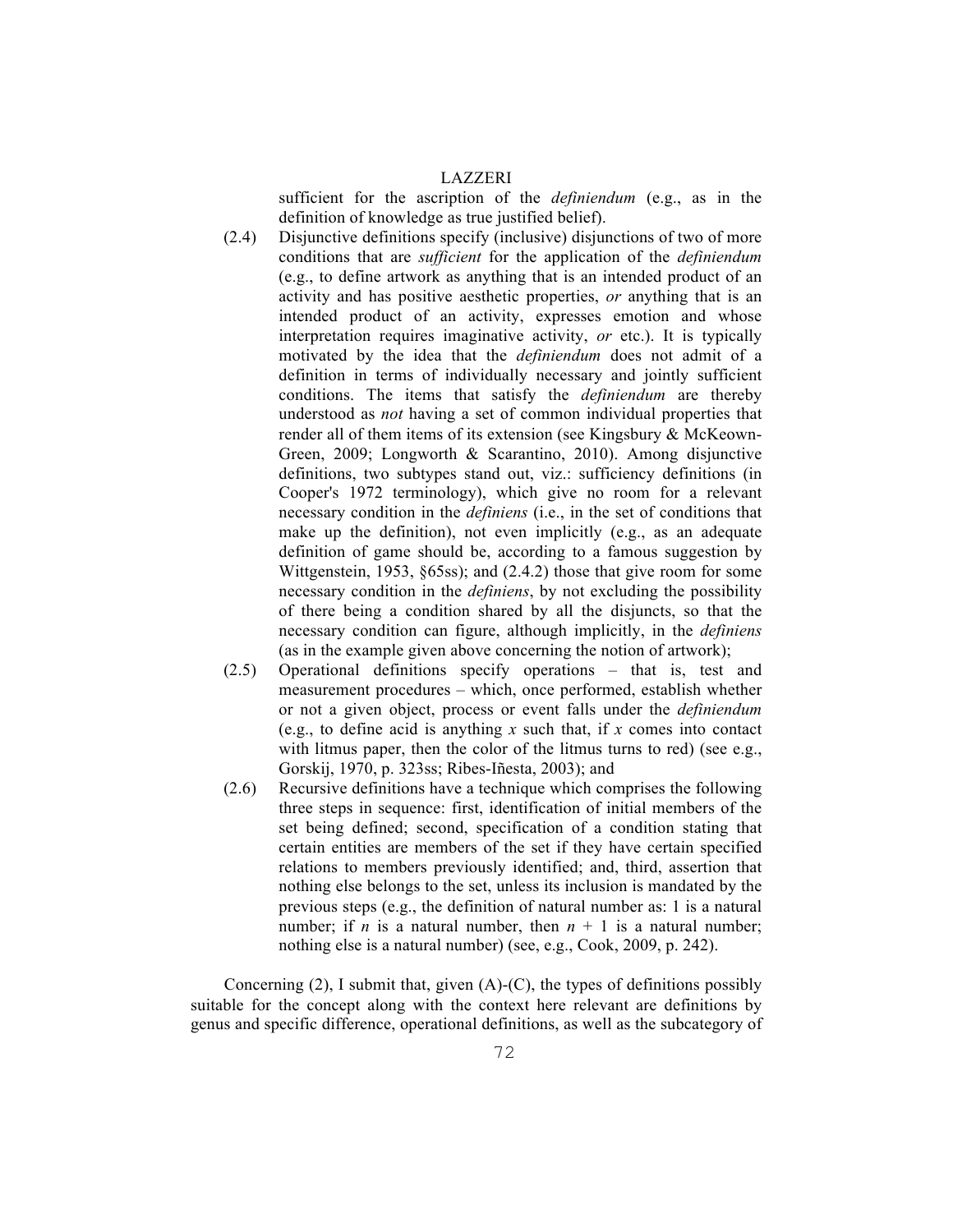disjunctive definitions that gives room for some implicit necessary condition (i.e., respectively, 2.3, 2.5 and 2.4.2). Extensional and synonymous definitions are here excluded, because they do not help us enhance our understanding of what behavior as such is. As far as that is a concern, it is of no help simply to state (e.g.) that behavior means conduct (a case of synonymous definition), or to enumerate some supposed instances of behavior (a case of enumerative extensional definition). Recursive definitions, by their time, seem to be adequate for *behavior* taken in the sense of (ii) (the usual definition of operant class, e.g., may be interpreted as a definition of this type), but apparently not for the specific *definiendum* at issue; for one can hardly imagine the second step of a recursive definition for it. Anyway, the desiderata suggested in the next section apply to an eventual recursive definition thereof as well.

Among the disjunctive definitions, sufficiency definitions (i.e., 2.4.1) are not to be expected for the *definiendum*, given (C). As a corollary, if we take familyresemblance concepts to be those that require sufficiency definitions, then *behavior* – taken in sense of (i) – is not a concept of this sort. On the other hand, the other subcategory of disjunctive definition should not be ruled out from the outset because, even though the *definiendum* has some core nuances which should in a way or another be expressed as one or more necessary conditions in the *definiens*, it is possible that these conditions are not *jointly sufficient* for an item to count as behavior.

Finally, definitions are also classified as (3.1) nominal and (3.2) real. The former have as focus a concept or predicate (e.g., to say that the *concept* of artwork means such and such sort of thing), whereas the latter define a class of entities at the ontic, extra-linguistic level (e.g., to say that *an artwork* is such and such sort of thing). In many cases, they are interchangeable (for more on this, see Gorskij, 1970, p. 315ss; Robinson, 1954, p. 16ss. Both nominal and real definitions are consistent with (A)-(C) as long as they are purported to specify conditions that determine what is to count as behavior.

### **Some Desiderata for a Definition of Behavior**

A desideratum for a definition is not absolute (or invariable), but rather relative to the purposes and, more generally, to the types of definition one has in mind. The desiderata suggested in the following are relative to the types of definition picked out in the previous section. Here they are:

- *(a) The definition should not be too large*, i.e., the *definiens* should not encompass more things than what the *definiendum* denotes;
- *(b) It should not be too narrow*, i.e., the *definiens* should not encompass less things than what the *definiendum* denotes;
- *(c) It should not be circular*, i.e., the *definiendum* should not appear, even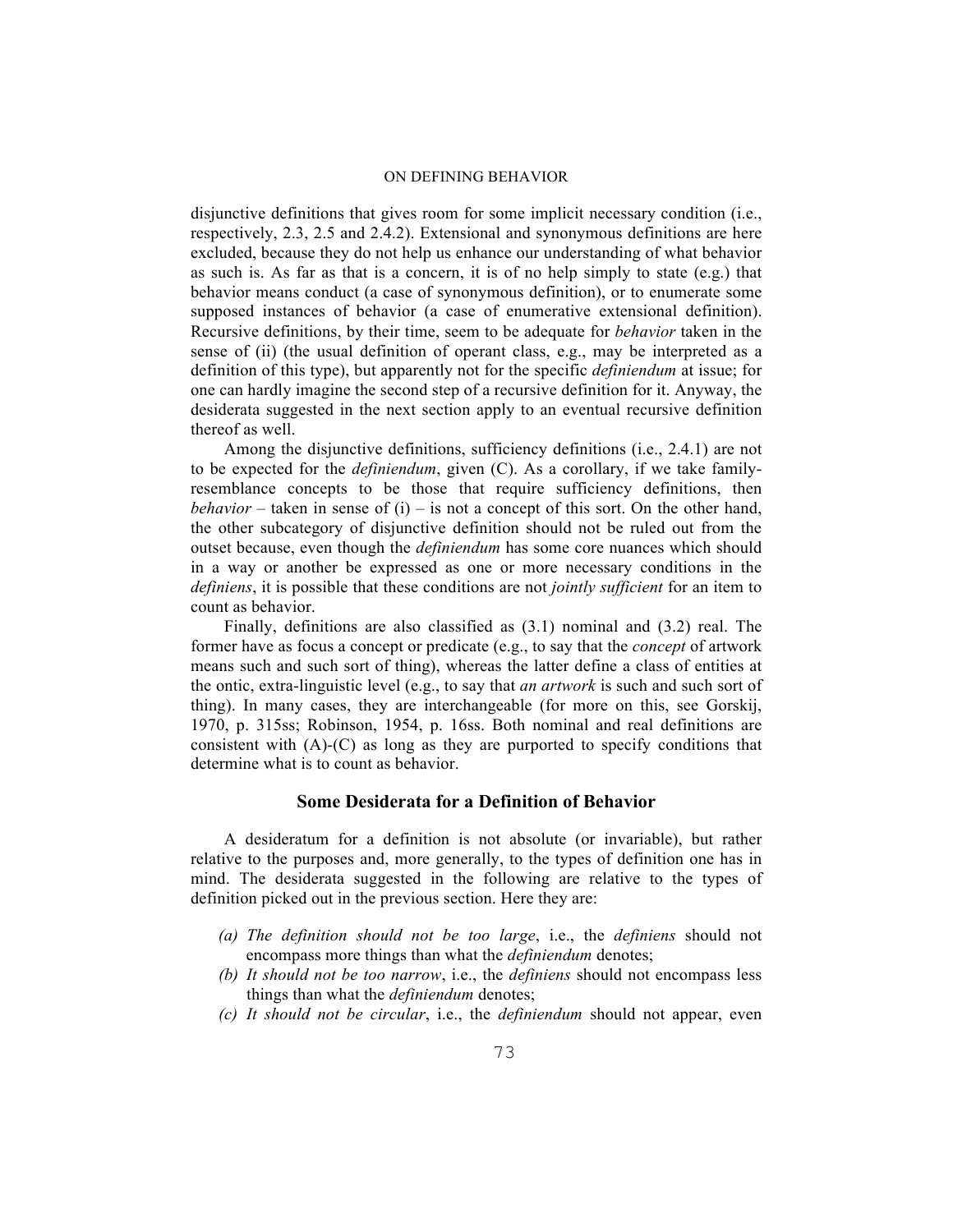implicitly, in the *definiens*, except in case the circularity is not vicious<sup>10</sup>;

- *(d) It should be informative*, i.e., the *definiens* should enhance our intuitive understanding of the *definiendum*;
- (e) *It should, in general, grasp the basic nuances of the concept*, i.e., the *definiens* should be consistent with the rules underlying the typical uses of the *definiendum,* unless there is some good justification for making a conceptual revision.

Here are some examples. According to (a), a definition of behavior (like Tinbergen's, 1951, p. 211) simply in terms of movements made by an organism turns out to be implausible; for it ends up including in the extension of the *definiendum* entities that count as behavior in the sense of (iv) and not in the sense of (i), such as the event of an animal falling down or turning around the sun together with the Earth. According to (b), a definition of behavior (like Marken's, 1982) implying that it is something necessarily deliberate leaves much to be desired too; for it leaves out from the extension of the concept relatively automatized behaviors, such as instances of (unconditioned or conditioned) reflex patterns. According to (c), a definition of behavior (like, it seems, Dermer's, 2011) in which the concept of action appears in the *definiens*, either meaning a subclass of the concept in the sense of (i) or being a synonym of behavior in the sense of (i), is inadequate, for then it turns out to be viciously circular. Desideratum (d), by its time, helps us prevent the definition from not fulfilling the role of a theoretical definition. Defining behavior (as some authors do) as any activity in which an organism engages is little informative, thus not serving as a theoretical definition, although it may serve as a lexical one.

Finally, desideratum (e) is proposed as an answer to a question that naturally comes up at this moment, viz.: On what grounds are we to put into practice these criteria, in particular (a) and (b)? I submit that the basic, minimal nuances of the notion (which can be disclosed by means of conceptual analysis or, as Ryle would put it, conceptual geography) are a touchstone for the application of these desiderata; they are a fundamental set of parameters for a definition of behavior. (Hence, if I am right, there are some important parameters for a definition of behavior that are quite independent of the commitments of particular behavior research programs). When we say, for example, that a definition of behavior implying that an organism accidentally stumbling counts as behavior is too large, we are detecting an inconsistency with basic nuances of the concept; to wit, an inconsistency with its teleological nuances. Similarly, when we say that a definition of behavior that leaves out instances of (what we scientifically know as)

<sup>10</sup> The circularity is not vicious, according to some authors, when it ends up being rather informative; see Burgess (2008).

<sup>11</sup> Tinbergen (1951) defines behavior as "the total of movements made by the intact animal" (p. 2).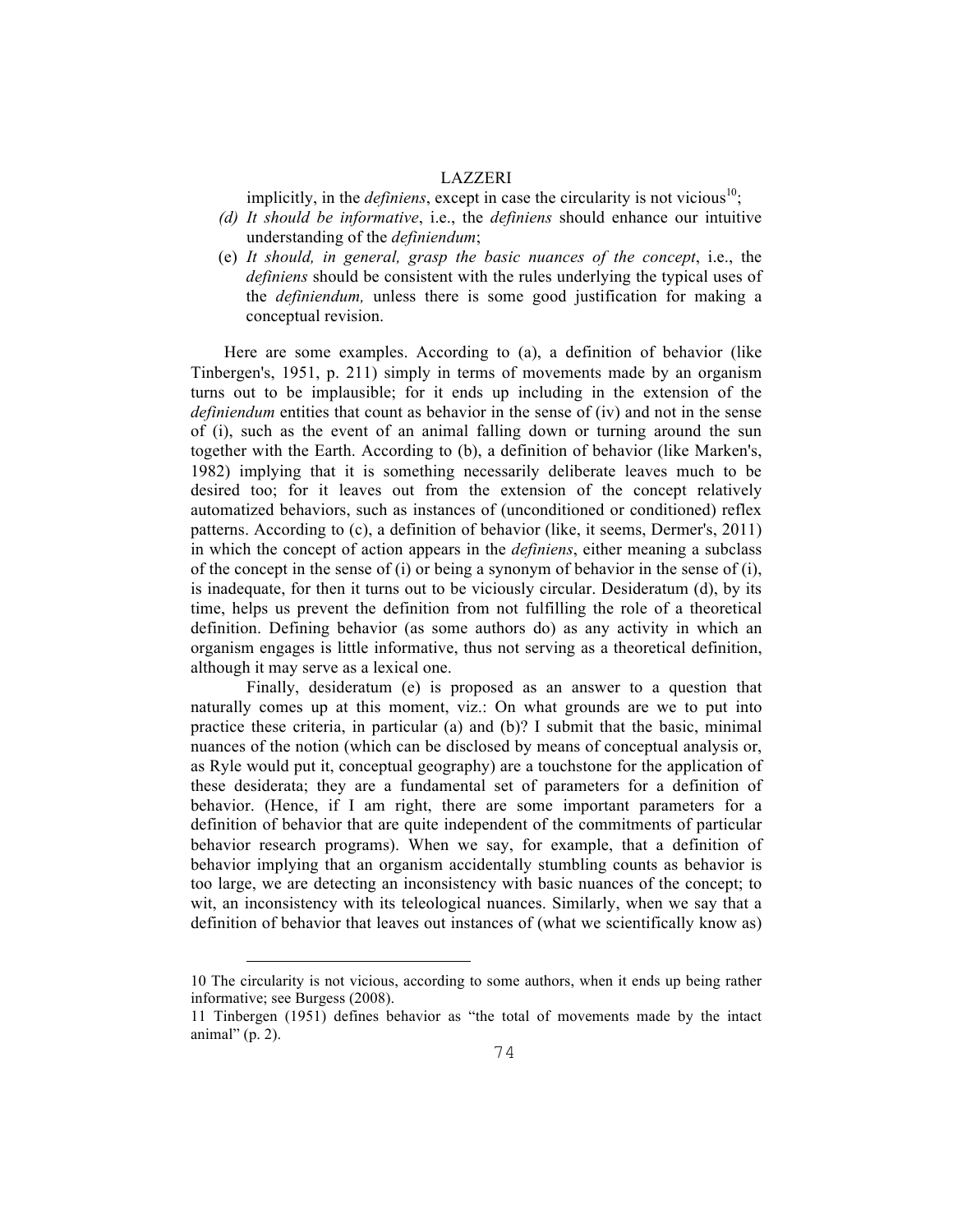modal action patterns from its extension is too narrow, we mean that its basic nuances are actually satisfied by such entities.

Desideratum (e), notwithstanding, does not rule out the legitimacy of conceptual revisions. One or more nuances of the notion of behavior can in principle be legitimately challenged. However, not every conceptual revision is justified, on pain of losing sight of the *definiendum*. So, for example, if someone implies that an organism accidentally falling down or happening to call attention of a predator is behavior, he/she is rejecting the specificities of the *definiendum* and, thereby, in practice, equating it with the concept of behavior in the sense of (iv). In line with ordinary language philosophers such as Ryle and Wittgenstein, I believe that authors often (of course, not always) make conceptual revisions owing to neglect of basic nuances of the notion, instead of out of a real willingness to substantially modify it.

The list of desiderata here suggested does not aim to be complete. A definition of behavior for empirical science, in particular, should probably be somewhat economical or succinct, so as to avoid encumbering usage of the concept, as Levitis et al. (2009, p. 104) point out. Those more interested in a definition of behavior for empirical science may want to add a desideratum of economy or succinctness to the list. However, I submit that such desideratum should not supersede (a)-(e) if we are to have a sufficiently accurate definition.

### **Problems with some Definitions of Behavior: Further Illustrations**

Here are some further illustrations of how we can apply the desiderata previously suggested. Let us first consider Watson's (1919) definition of behavior. According to this definition, behavior is "the total of striped and unstriped muscular and glandular changes which follow upon a given stimulus" (p. 14). By stimulus, Watson means an environmental change that "calls out" the behavior, be it a change in the external environment, or a change provided by one's own muscles and gland secretions. Complex (or molar) behaviors and stimuli are taken by him as sets of behaviors and stimuli understood in these (molecular) terms (cf. Watson, 1919, p. 9-14). This definition of behavior is limited to things that have muscles and glands, thereby apparently implying that (*inter alia*) plants do not behave. However, plants do behave. Well-known examples of plant behavior include those of the sunflower turning toward the sun (in order to achieve sunlight), of the *Mimosa pudica* closing its leaves given stimuli such as touch and blowing, and of the carnivorous plant catching an insect. They are not behaviors in the sense of (iv), since they exhibit teleological features of the typical animal behavior. Hence, Watson's definition fails to fulfill desideratum (b). This problem can be easily overcome by taking into account other sorts of structures in the *definiens*. Nevertheless, this definition runs into a more serious problem, since it is not able to preserve the teleological features of behavior, thereby encompassing in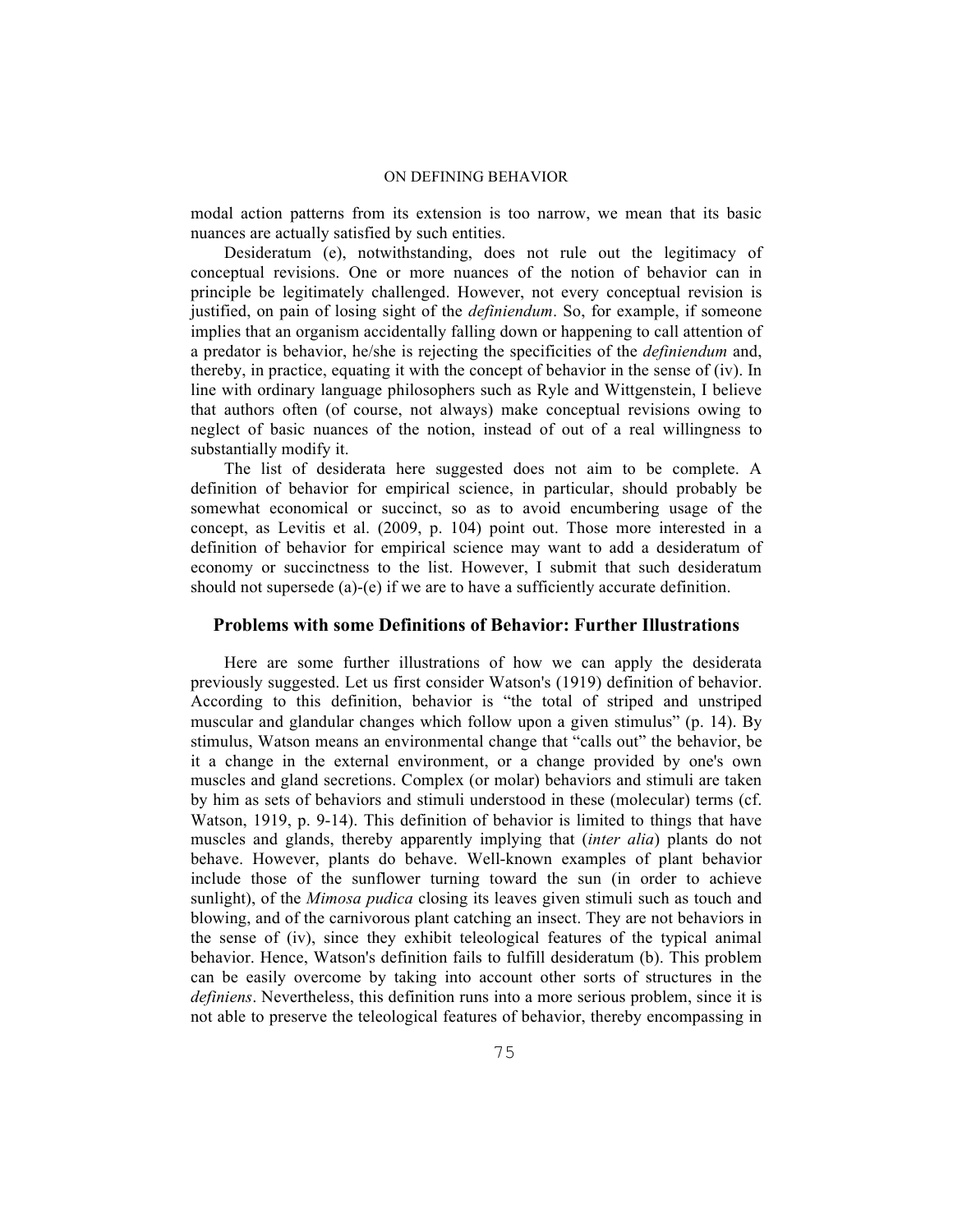the extension of the *definiendum* items that count as behavior only in the sense of (iv). This is so because the total of muscular and glandular changes that follow a given stimulus can be individuated in many ways. For instance, it can correspond to the muscular and glandular changes comprised when an organism falls down, stumbles or slips. Therefore, this definition fails to satisfy desideratum (a) as well.

Similarly, the definition of behavior as "anything an organism does" (or "what the organism does"), which enjoys large popularity, fails to fulfill desideratum (a). It is able to rule out from the extension of the *definiendum* things like the fall of a wisp of hair caused by the friction of the comb and the suffering of a flesh wound, since these are not things an organisms does. Nonetheless, it encompasses in the extension of the *definiendum* some other things that happen to the organism simply because of forces exerted by the immediate external environment, in addition to things that consist in the bringing about of incidental happenings. As Millikan (1993, p.144) points out, active verbs often designate things an organism does. To cast shadows, to attract the attention of a predator, to slip, to trip, and so forth, are all things an organism does. Nonetheless, such happenings typically do not consist of behaviors. It does not make sense to say, for example, of a stumble, that it is something emitted, or performed by the organism, unless it is not an accidental stumble (as when an actor does it in the context of a play). In other words, in the typical cases, they do not have functions or purposes.

According to a particular version of this definition (e.g., Chance, 2003, p. 37, p. 448; Pierce & Cheney, 2004, p. 1; Watson, 1930, p. 6-7) (Watson later came to embrace it; see Watson [1930, p. 6-7]). whatever an organism does which can be measured counts as behavior, no matter whether overtly or "under the skin". This formulation is motivated by the intent to encompass in the extension of the *definiendum* a variety of psychological or mental phenomena, sometimes including phenomena that have the character of states, such as moods and expectations. However, as I have already remarked, behaviors contrast with states, for states are not the sort of thing an organism emits or performs. (Moreover, it does not make sense even to say that states are things an organism does!) It may be true that certain mental phenomena are behaviors (in the relevant sense here), but it is conceptually confused to say that those which have the character of states are behaviors (even though perhaps they may be otherwise *behavioral*; e.g., fractions of behavior patterns). So, this version of the definition transgresses the rules underlying the notion with heavier damage to desideratum (a).

Marken (1982) suggests that "behavior can be objectively defined as controlled results of an organism's action" (p. 650). By controlled result, Marken means "a result which is kept matching a reference inside the organism for the state of that result. The internal reference corresponds to an intention and is the cause of the intended result" (p. 648). That is, according to Marken, behavior consists in any result caused by an intention, by its time taken (mentalistically) as something inherently inner (and non-behavioral) with the relevant causal powers. The author has as explicit motivation for this definition to prevent accidental side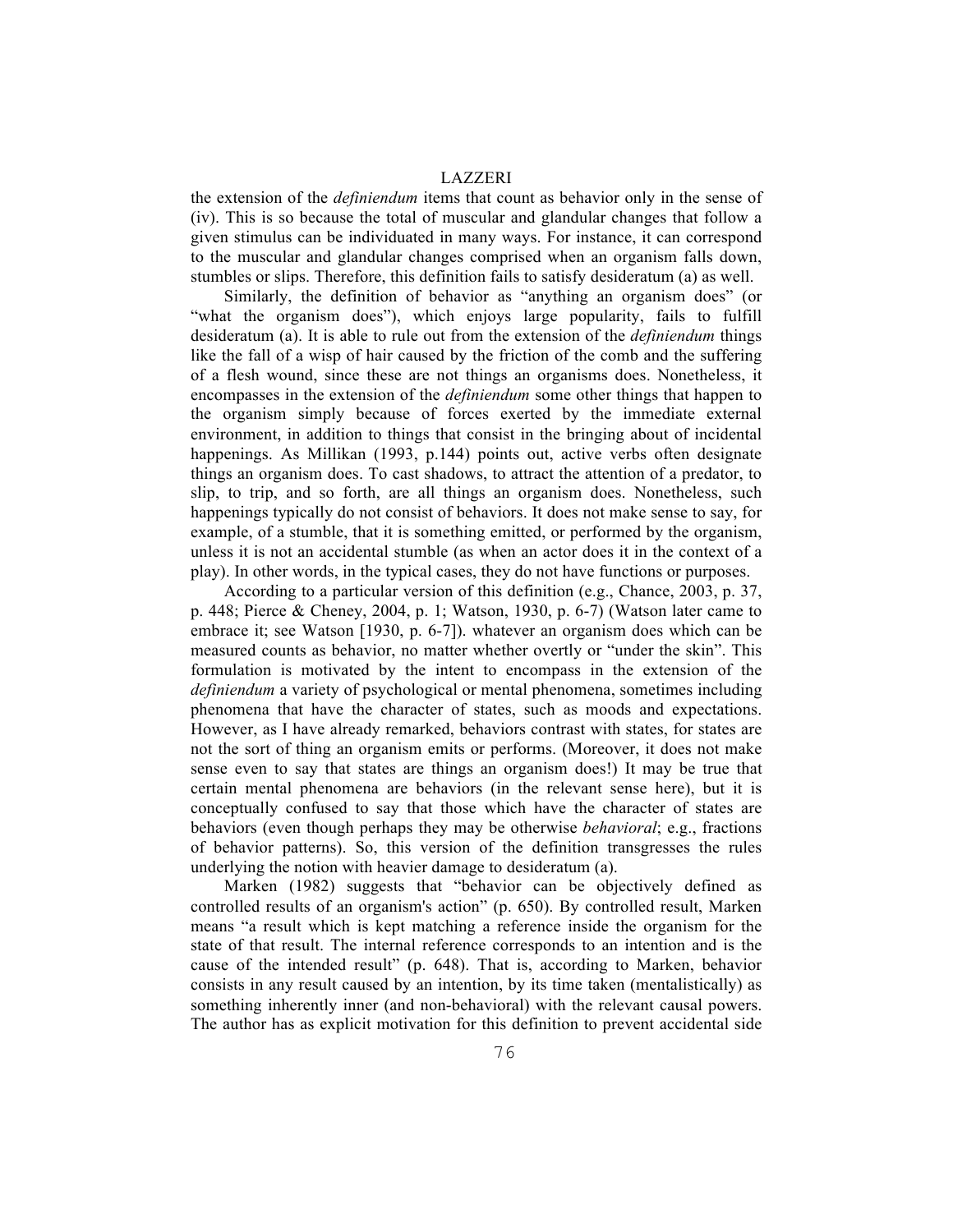effects from counting as behaviors. Indeed, this definition is able to rule out from the extension of the concept things like an animal's incidental production of air displacement while foraging. It proves to be immune, besides, to the other counterexamples concerning (a) that beset the definitions examined above. Things that happen simply by force of immediate external objects or events (e.g., an accidental slippage) are not caused by (the conceived) inner intentions. Nonetheless, these definitions run into other problems. One of these problems, as previously pointed out, is that of excluding from the extension of the concept relatively automatized behaviors (such as instances of reflex patterns). It is also fraught with the problem of considering behaviors as *results* of actions, when actually, first of all, *behaviors* bring about results; and, secondly, the results of behaviors are often – even when intended – not behaviors. For example, the result of carefully brushing the teeth is typically getting the teeth clean, but to have the teeth clean is no behavior. Thus, Marken's definition ends up fulfilling neither (a) nor (b). Moreover, since it includes the term 'action' in the *definiens*, it may be accused of circularity as well; that is, of contravening  $(c)^{12}$ .

One of the most recent attempts at defining behavior was made by Bergner (2011). His proposal runs as follows:

Any behavior […] is a complex state of affairs that includes as component states of affairs a specific person's acting to accomplish purposes W1...Wn, acting on discriminations K1...Kn, exercising competencies K-H1...K-Hn, engaging in physical processes or performances P1...Pn, achieving outcomes A1...An, expressing personal characteristics PC1...PCn, and engaging in actions having significances S1...Sn. (Bergner, 2011, p. 148-149)

This definition is restricted to persons, thereby failing to fulfill (b). The problem can be somewhat overcome by replacing the word 'persons' by 'organisms' in the *definiens*, but even so this definition turns out not to fulfill (b), because it rules out from the extension of the *definiendum* at least some instances of innate behavior patterns and of other relatively automatized behavior patterns. It implies that every behavior expresses one or more personal characteristics, but instances of such behavior patterns, at least very often, do not express personal characteristics. One could hardly find the expression of a personal characteristic, for example, in a bee dance indicating direction and distance of nectar. Bergner acknowledges that he leaves out from the extension of the *definiendum* this sort of phenomena, under

 $\overline{\phantom{0}}$ 

<sup>12</sup> To my view, some of Marken's assumptions about the concept of intention are beset with conceptual difficulties too. I do not think mentalism (even if couched in physicalistic terms) to be the more conceptually coherent and promising way of modeling intentions. However, for the purposes of this article, I can remain largely neutral as regards this particular issue.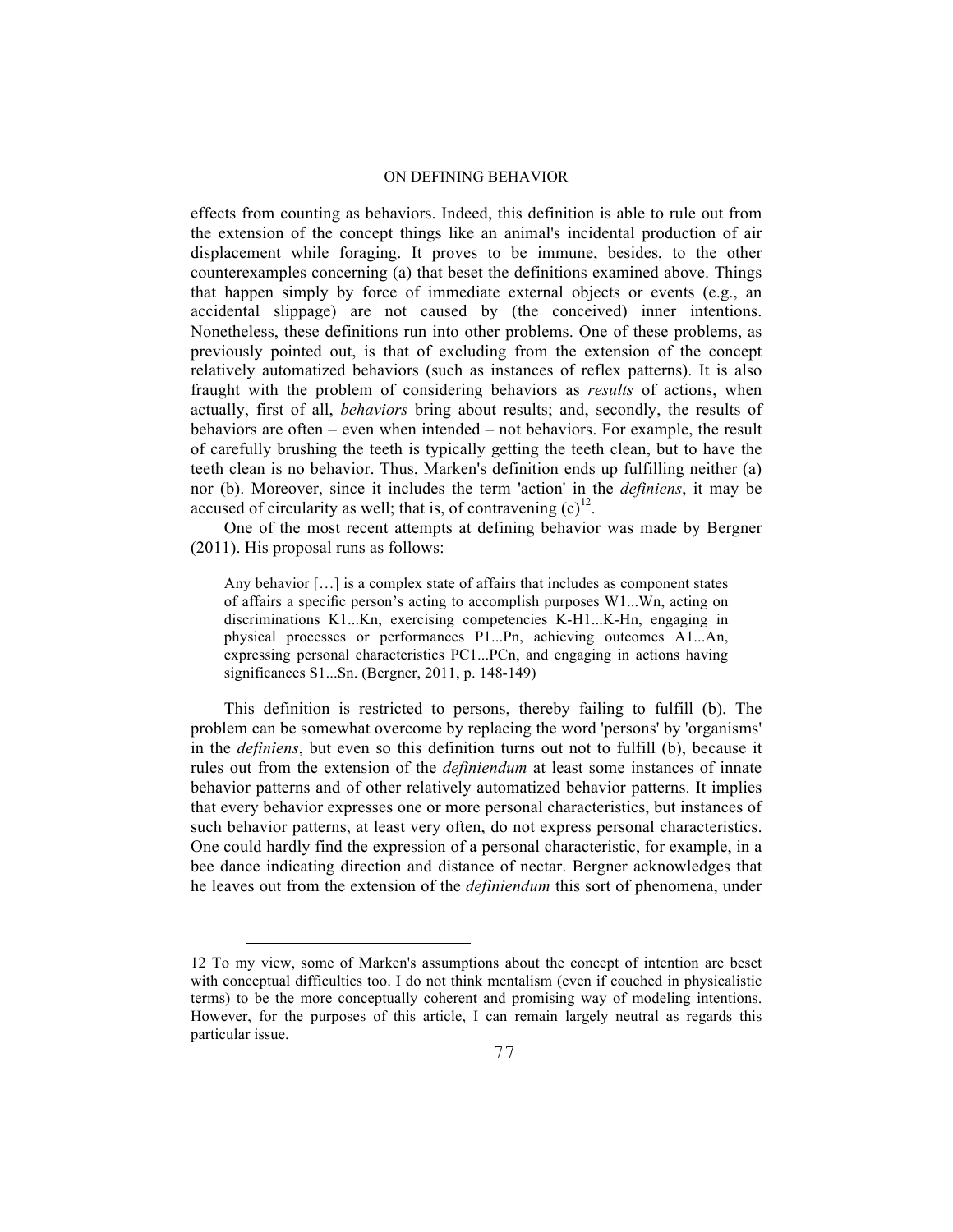the explicit assumption that they are simply bodily movements (see Bergner, 2011, p. 151); but, as I argued before, this is mistaken.

I would like to give one last illustration to conclude this section. Some authors (e.g., Jessor, 1958, p. 172-173; Maturana, 1995, p. 151-152) conceive of behavior as a *relation* between an organism and the environment. In this definition, behavior is not understood as an *element* of a relation between an organism and the environment, but rather as the relation itself. However, this goes straight against (e), for, as pointed out by Todorov (2012), it does not make sense to say that an organism emits or performs a relation. Behavior supervenes on environmental properties to which the organism bears some relations, since it is not reducible to changes and movements of the organism; but this does not mean that behavior itself is a relation.

## **Concluding Remarks**

Summing up, *behavior* is said in at least four ways: (i) as the occurrence of an organism's action or reaction; (ii) as a class or pattern; (iii) as group behavior; and (iv) as a change or movement of an object. The *definiendum* of the definitions focused upon in this work is (with few exceptions) only behavior in the sense of (i). The types of definition that can in principle be suitable for this *definiendum* and for the context here relevant are chiefly, as to the purposes, theoretical definitions; and, as to the underlying technique, definitions by genus and specific difference, operational definitions and disjunctive definitions consistent with the inclusion of some necessary condition in the *definiens*. A good definition thereof couched in any of these types should: (a) not be too large; (b) not be too narrow; (c) not be circular; (d) be informative; and, in general, (e) grasp the basic, minimal nuances of the *definiendum*. Desideratum (e) is a touchstone for the application of the other desiderata, especially (a) and (b). This list of desiderata, as I illustrated, if properly applied, help us detect conceptual difficulties in definitions of behavior found in the literature. It can be helpful also for avoiding conceptual confusions when we employ the notion in philosophical and scientific practices.

Finally, although it was not a goal of this paper to support any particular definition of behavior, I would like to mention that Millikan's (1993, p. 137-138)<sup>13</sup> and Moore's  $(2008, p. 66-68)^{14}$  are two definitions I find highly plausible once

- 1. It is an external change or activity exhibited by an organism or external part of an organism.
- 2. It has a function in the biological sense.

 $\overline{a}$ 

3. This function is or would be normally fulfilled via mediation of the environment or via resulting alterations in the organism's relation to the environment." (p. 137)

14 According to Moore, behavior is an event in which a functional relation exists (in the sense of a probabilistic correlation we can establish) between the environment and one or more neural or muscular systems of the organism responsible for movement or posture; and

<sup>13</sup> According to Millikan (1993), "A behavior is […] at least the following: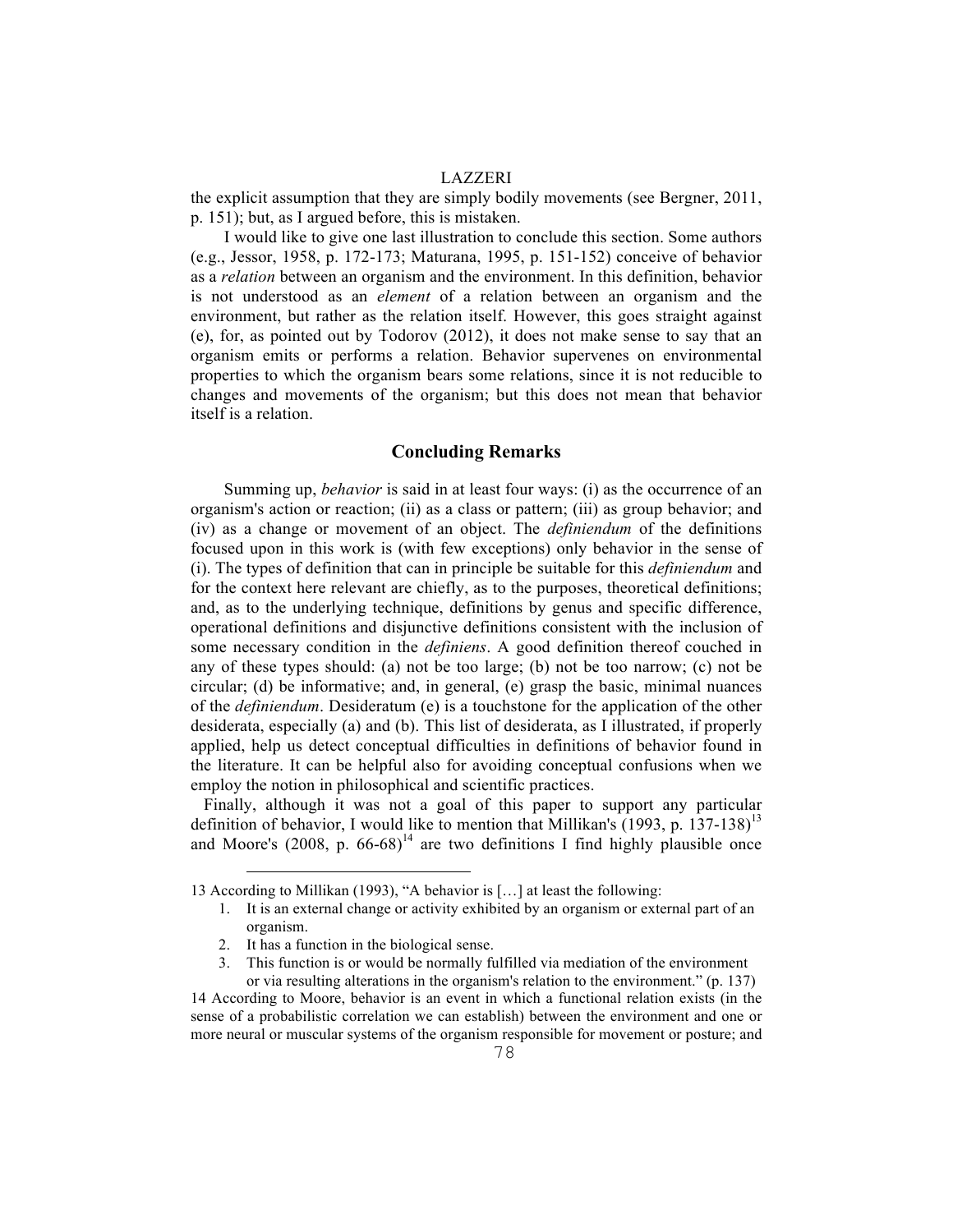slightly modified. Moore's can, roughly speaking, be interpreted (*mutatis mutandis*) as a way of putting the core of Millikan's teleofunctional proposal in operational terms. I think Millikan's fails to fulfill (b) by requiring for something to count as behavior that it is an *external* change exhibited by an organism or part of an organism. Like Moore (and Skinner), I think it is plausible to say that *certain* phenomena not apparent in the outside body are behaviors; for example, an increase of heartbeat given the presence of predator as an instance of a conditioned reflex. Differently from Moore, I would not exclude organisms that do not have neural or muscular systems (such as plants, I suppose), because this makes the definition too restrictive. Besides, since behavior, in this view, has fundamental historical etiologies, certain counterexamples arise, arguably, if we get too much attached to operational strictures. I believe Moore's definition is more plausible when couched in more ontological terms so as to more accurately take into account distant historical process. However, I leave the task of arguing more thoroughly in favor of such suggestions to another work (see Lazzeri, forthcoming).

### **References**

- Allen, C., & Bekoff, M. (1997). *Species of mind: The philosophy and biology of cognitive ethology*. Cambridge, MA: MIT Press.
- Artiga, M. (2010). Learning and selection processes. *Theoria, 25*, 197-208.
- Baum, W. M. (2004). Molar and molecular views of choice. *Behavioural Processes, 66*, 349-359.
- Bergner, R. M. (2011). What is behavior? And so what? *New Ideas in Psychology, 29*, 147- 155.
- Burgess, J. A. (2008). When is circularity in definitions benign? *Philosophical Quarterly, 58*, 214-233. DOI:10.1111/j.1467-9213.2007.522.x
- Chance, P. (2003). *Learning & behavior* (5<sup>th</sup> ed.). Belmont, CA: Wadsworth.
- Cook, R. T. (2009). *A dictionary of philosophical logic*. Edinburgh: Edinburgh University Press.
- Cooper, D. E. (1972). Definitions and 'clusters'. *Mind, new series, 81*, 495-503. DOI: 10.1093/mind/LXXXI.324.495
- Copi, I. M. (1982). *Introduction to logic* (6<sup>th</sup> ed.). New York, NY: Macmillan.
- Davis, D. E. (1966). *Integral animal behavior*. New York, NY: Macmillan.

i

Dermer, M. L. (2011). A definition of behavior. Retrieved August 9, 2013, from http://www.behavior.org/resource.php?id=609

- Donahoe, J. W., & Palmer, D. C. (1994). *Learning and complex behavior*. Boston, MA: Allyn and Bacon.
- Dretske, F. (1988). *Explaining behavior: Reasons in a world of causes*. Cambridge, MA: MIT Press.

this functional relation, roughly, must conform to rules that define operant, reflex or other know behavior patterns.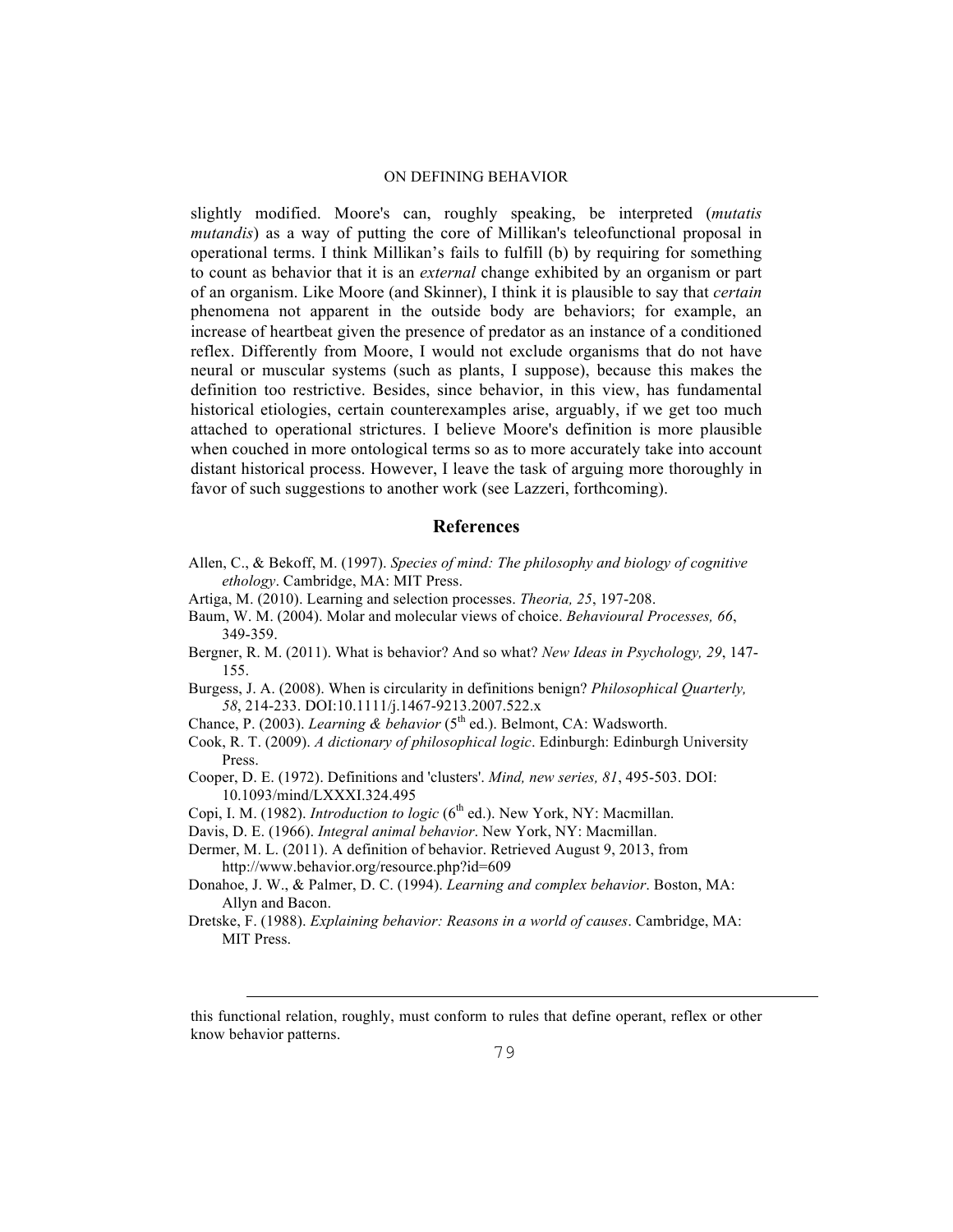Gorskij, D. P. (1970). On the types of definitions and their importance for science. In P. V. Tavanec (Ed.), *Problems of the logic of scientific knowledge* (pp. 312-375). (T. J.

Blakeley, trans.). Dordrecht: Reidel. DOI: 10.1007/978-94-010-3393-0\_8 Hebb, D. O. (1958). *Textbook of psychology*. Philadelphia, PA: W. B. Saunders.

Holt, E. B. (1915). Response and cognition I: The specific-response relation. *Journal of Philosophy, Psychology and Scientific Method, 12*, 365-373. DOI: 10.2307/2013669

Hornsby, J. (2006). Physicalist thinking and conceptions of behaviour. In J. Bermúdez (Ed.), *Philosophy of psychology: Contemporary readings* (pp. 31-47). London: Routledge. (Work originally published in 1986.)

Jessor, R. (1958). The problem of reductionism in psychology. *Psychological Review, 65*, 170-178. DOI: 10.1037/h0045385

Kenny, A. (2003). *Action, emotion and will*. London: Routledge. (Work originally published in 1963.)

Kingsbury, J., & McKeown-Green, J. (2009). Definitions: Does disjunction mean dysfunction? *Journal of Philosophy, 106*, 568-585.

Lazzeri, F. (Forthcoming). Um estudo sobre definições de comportamento [A study upon definitions of behavior]. *Revista Brasileira de Análise do Comportamento*.

Lee, V. L. (1983). Behavior as a constituent of conduct. *Behaviorism, 11*, 199-224.

Lehner, P. N. (1996). *Handbook of ethological methods* (2<sup>nd</sup> ed.). Cambridge, UK: Cambridge University Press.

Levitis, D. A., Lidicker Jr., W. Z., & Freund, G. (2009). Behavioural biologists do not agree on what constitutes behaviour. *Animal Behaviour, 78*, 103-110. DOI: 10.1016/j.anbehav.2009.03.018

Longworth, F., & Scarantino, A. (2010). The disjunctive theory of art: The cluster account reformulated. *British Journal of Aesthetics, 50*, 151-167. DOI: 10.1093/aesthj/ayq001

Marken, R. (1982). Intentional and accidental behavior: A control theory analysis. *Psychological Reports, 50*, 647-650. DOI:10.2466/pr0.1982.50.2.647

Maturana, H. R. (1995). Biology of self-consciousness. In G. Tratteur (Ed.). *Consciousness: Distinction and reflection (*pp. 145-175). Naples: Bibliopolis.

Miller, N. E., & Dollard, J. (1941). *Social learning and imitation*. New Haven, CT: Yale University Press.

Millikan, R. G. (1984). *Language, thought, and other biological categories: New foundations for realism*. Cambridge, MA: MIT Press.

Millikan, R. G. (1993). *White queen psychology and other essays for Alice*. Cambridge, MA: MIT Press.

Moore, J. (2008). *Conceptual foundations of radical behaviorism*. Cornwall-on-Hudson, NY: Sloan.

Moore, O. K., & Lewis, D. J. (1953). Purpose and learning theory. *Psychological Review, 60*, 149-156. DOI: 10.1037/h0061820

Pacherie, E. (2011). Framing joint action. *Review of Philosophy and Psychology, 2*, 173- 192. DOI: 10.1007/s13164-011-0052-5

Pap, A. (1964). Theory of definition. *Philosophy of Science, 31*, 49-54.

Pierce, W. D., & Cheney, C. D. (2004). *Behavior analysis and learning* (3<sup>rd</sup> ed.). Mahwah, NJ: Lawrence Erlbaum.

Rachlin, H. (1994). *Behavior and mind: The roots of modern psychology*. New York, NY: Oxford University Press.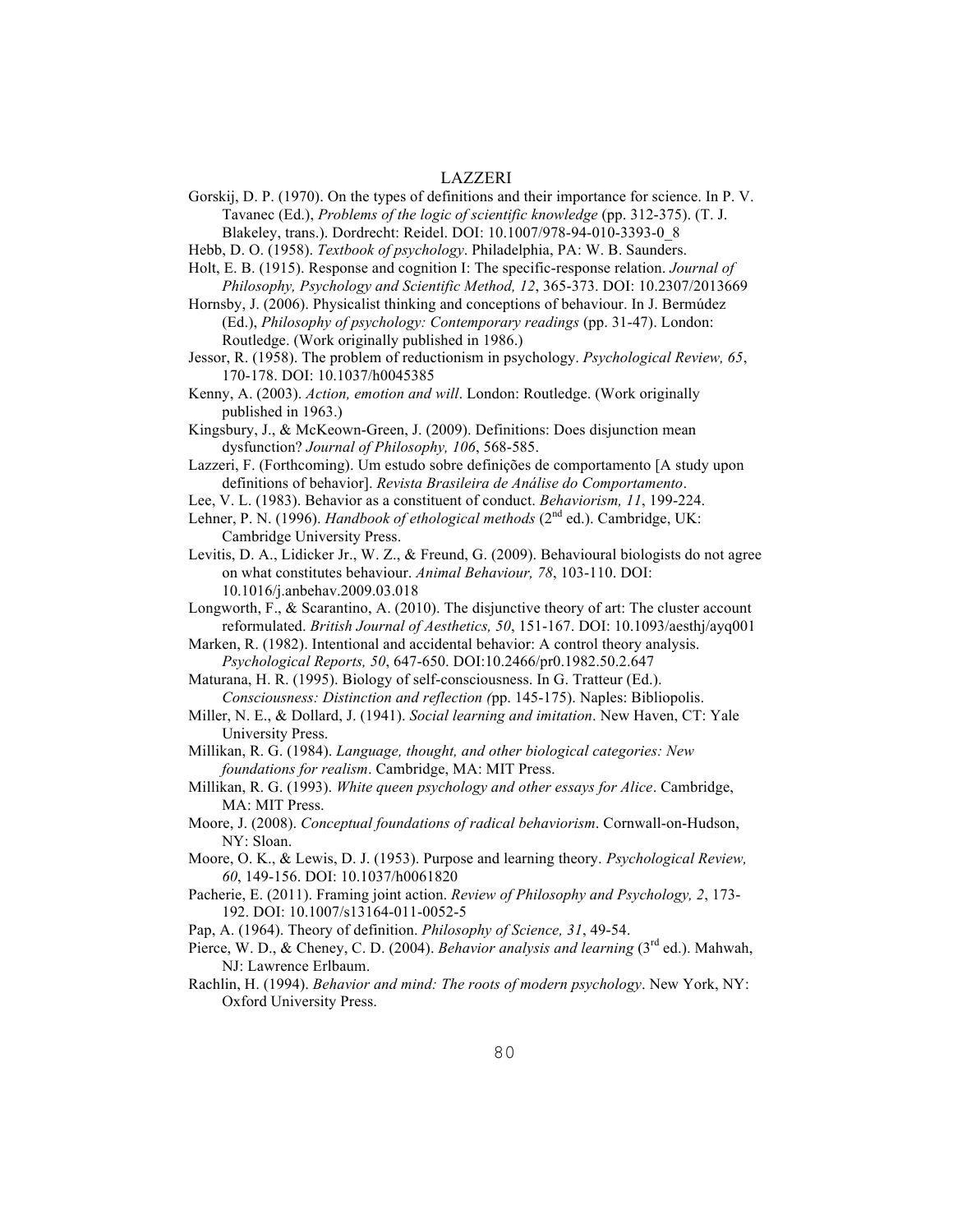Ribes-Iñesta, E. (2003). What is defined in operational definitions? The case of operant psychology. *Behavior and Philosophy, 31*, 111-126.

Robinson, R. (1954). *Definitions*. Oxford, UK: Oxford University Press.

Rosenblueth, A., Wiener, N., & Bigelow, J. (1943). Behavior, purpose and teleology. *Philosophy of Science, 10*, 18-24.

Ryle, G. (1949). *The concept of mind*. London: Hutchinson.

- Searle, J. R. (2002). Collective intentions and actions. In *Consciousness and language* (pp. 90-105). Cambridge, UK: Cambridge University Press. (Work originally published in 1990.)
- Taylor, C. (1964). *The explanation of behaviour*. London: Routledge.
- Tinbergen, N. (1951). *The study of instinct*. Oxford, UK: Oxford University Press.
- Todorov, J. C. (2012). Sobre uma definição de comportamento [On a definition of behavior]. *Perspectivas em Análise do Comportamento, 3*, 32-37.
- Tolman, E. C. (1932). *Purposive behavior in animals and men*. New York, NY: Appleton-Century-Crofts.
- Watson, J. B. (1919). *Psychology: From the standpoint of a behaviorist*. Philadelphia, PA: Lippincott.
- Watson, J. B. (1930). *Behaviorism* (2<sup>nd</sup> ed.). Chicago, IL: University of Chicago Press.
- Watson, S. T., & Brown, D. (2011). Behavior. In S. Goldstein, S. & J. A. Naglieri (Eds.), *Encyclopedia of child behavior and development: Volume 1, A-D* (pp. 221-222). New York, NY: Springer. DOI:10.1007/978-0-387-79061-9\_304
- White, A. R. (1968). Introduction. In A. White (Ed.), *The philosophy of action* (pp. 1-18). Oxford, UK: Oxford University Press.
- Wittgenstein, L. (1953). *Philosophical investigations*. (G. E. Anscombe, trans.). Oxford: Blackwell.
- Wright, L. (1976). *Teleological explanations: An etiological analysis of goals and functions*. Berkeley, CA: University of California Press.